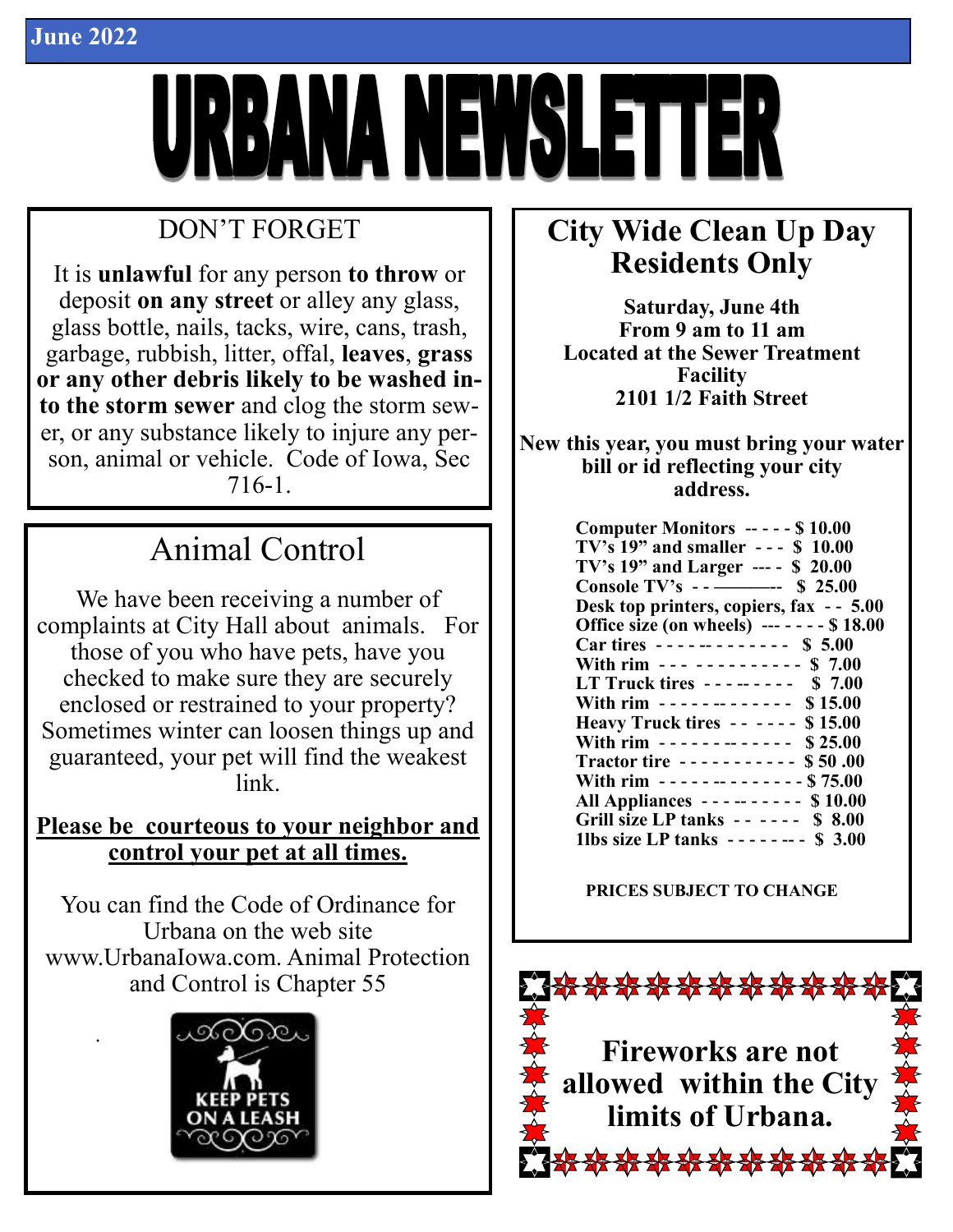**Did you know you can pay your water bill on-line at www.urbanaiowa.com. The City of Urbana accepts Credit Card payments for utility bills through GovPayNet. A small non-refundable fee will be charged to the user based on the payment amount.** 

## **Yard Waste**

 **Yard Waste will be picked up on the first and third Tuesday April through Oct.**

Please place yard waste in a brown paper LAWN WASTE bag.

You may place as many bags of yard waste at the curb as needed with no additional charge.

Branches need to be bundled when not placed in a bag. Branches much be no longer than three foot in length and be no more than three inches in diameter.



**Residents are having difficulty seeing around parked cars at intersections.**

*69.07 PARKING PROHIBITED. No one shall stop, stand or park a vehicle except when necessary to avoid conflict with other traffic or in compliance with the directions of a peace officer or traffic control device, in any of the following places: 6. Intersection. Within an intersection or within ten (10) feet of an intersection of any street or alley. (Code of Iowa, Sec.* 

**Please refrain from parking within 10 feet of an intersection.**

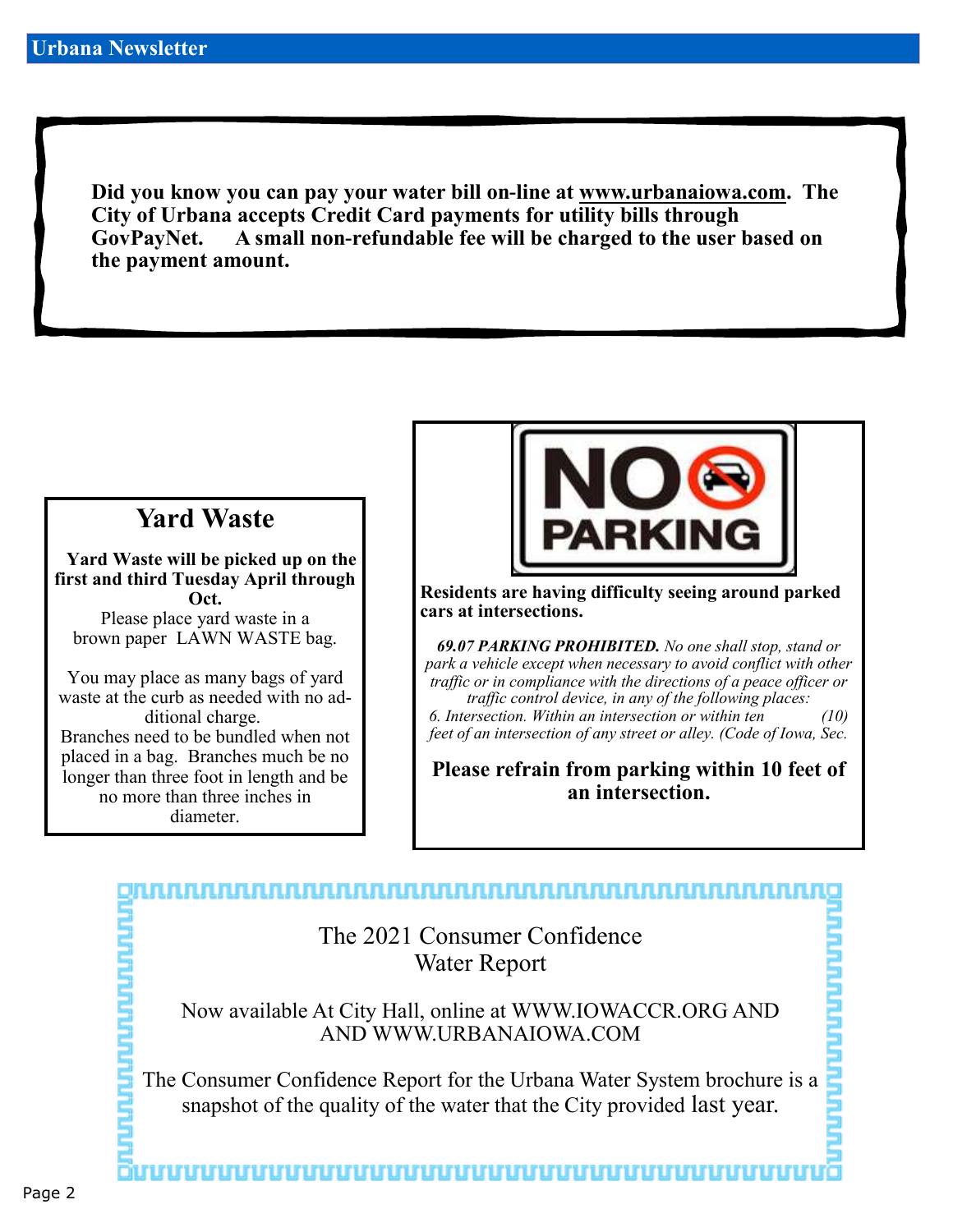### STREET LIGHT REPAIR REQUESTS

**If you notice a street light that needs repair you can submit a repair request by either filling out an online form at www.alliantenergy.com/streetlights or by calling 1-800 alliant(1-800-255-4268) or East Central REC at 443-4343 depending on where you pay your electric bill.**

102 CAPITOL AVE URBANA IOWA 52345 319.443.2400 Fax 319.443.2491 www.urbanaiowa.com

City Hall Hours Monday-Friday 7:30 am to 11:30 am Noon to 4:00 pm

#### **Mayor**

 Mitch McDonough **mmcdonough@urbanaiowa.com**

#### **Council**

 Josh Holthaus **jholthaus@urbanaiowa.com** Jeff Bendull **jbendull@urbanaiowa.com** Shelly Lala **slala@urbanaiowa.com** Armin Martin **amartin@urbanaiowa.com**

**Building Inspector - Jerry Michael** buildinginspector@urbanaiowa.com

**Public Works Dept**  Publicworksdept@urbanaiowa.com

**General info**—info@urbanaiowa.com

#### **St. Mary Food Pantry**

St. Mary, Urbana has a food pantry available to those in need of assistance. If you or someone



you know needs extra help with food, please contact Dawn at 319-560-4907.

An appointment will be scheduled to get you what you need.

**Don't forget the mini food pantry on the corner of Wood and Brush Streets.**

## **Urbana Meals on Wheels**

Meals on Wheels are being delivered in Urbana on Monday, Wednesday, and Friday. If you would like to sign up to receive a meal please call Linda Lough at 319 472- 4761. The cost is \$3.25 if you are 60 or older and \$4.25 if you are younger than 60. You will be billed at the end of each month for the meals you have received. If you would like to volunteer to deliver meals please contact Trish Peebles at [tpee](mailto:tpeebles@fmtcs.com)[bles@fmtcs.com](mailto:tpeebles@fmtcs.com) or 319 551-1724. The meals need to be picked up in Vinton at 11:10 am.